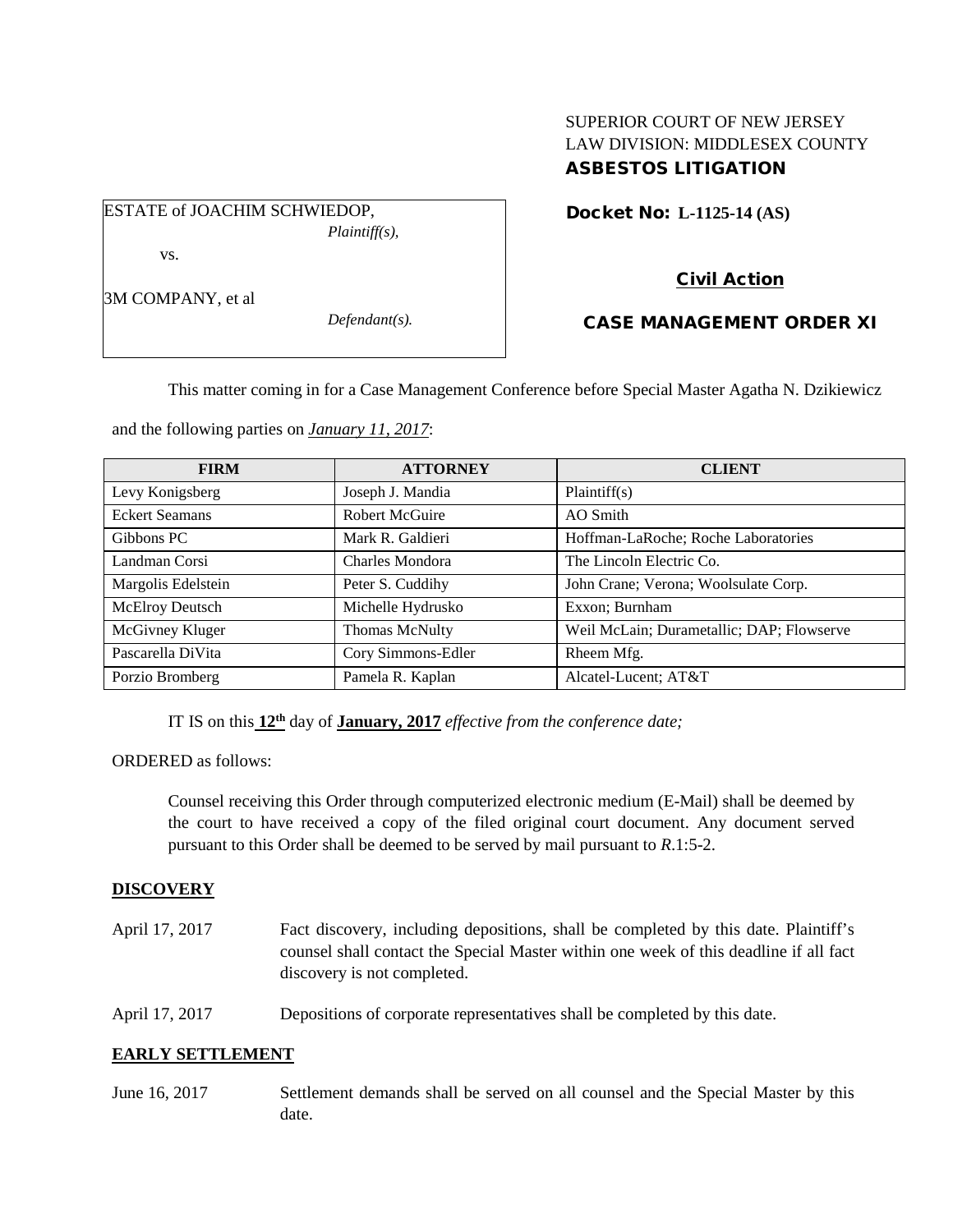### **SUMMARY JUDGMENT MOTION PRACTICE**

| April 28, 2017 | Plaintiff's counsel shall advise, in writing, of intent not to oppose motions by this date. |
|----------------|---------------------------------------------------------------------------------------------|
| May 12, 2017   | Summary judgment motions shall be filed no later than this date.                            |
| June 9, 2017   | Last return date for summary judgment motions.                                              |

#### **MEDICAL DEFENSE**

- June 16, 2017 Plaintiff shall serve medical expert reports by this date.
- August 16, 2017 Defendants shall identify its medical experts and serve medical expert reports, if any, by this date. **In addition, defendants shall notify plaintiff's counsel (as well as all counsel of record) of a joinder in an expert medical defense by this date.**

### **LIABILITY EXPERT REPORTS**

- June 16, 2017 Plaintiff shall identify its liability experts and serve liability expert reports or a certified expert statement by this date or waive any opportunity to rely on liability expert testimony.
- August 16, 2017 Defendants shall identify its liability experts and serve liability expert reports, if any, by this date or waive any opportunity to rely on liability expert testimony.

#### **ECONOMIST EXPERT REPORTS**

- June 16, 2017 Plaintiff shall identify its expert economists and serve expert economist report(s), if any, by this date or waive any opportunity to rely on economic expert testimony.
- August 16, 2017 Defendants shall identify its expert economists and serve expert economist report(s), if any, by this date or waive any opportunity to rely on economic expert testimony.

#### **EXPERT DEPOSITIONS**

September 15, 2017 Expert depositions shall be completed by this date. To the extent that plaintiff and defendant generic experts have been deposed before, the parties seeking that deposition in this case must file an application before the Special Master and demonstrate the necessity for that deposition. To the extent possible, documents requested in a deposition notice directed to an expert shall be produced three days in advance of the expert deposition. The expert shall not be required to produce documents that are readily accessible in the public domain.

#### **PRE-TRIAL AND TRIAL**

| May 4, 2017                  | The settlement conference previously scheduled on this date is <b>cancelled</b> .                                                                   |
|------------------------------|-----------------------------------------------------------------------------------------------------------------------------------------------------|
| September 12, 2017 @ 10:00am | Settlement conference. All defense counsel shall appear with authority<br>to negotiate settlement and have a representative authorized to negotiate |

\_\_\_\_\_\_\_\_\_\_\_\_\_\_\_\_\_\_\_\_\_\_\_\_\_\_\_\_\_\_\_\_\_\_\_\_\_\_\_\_\_\_\_\_\_\_\_\_\_\_\_\_\_\_\_\_\_\_\_\_\_\_\_\_\_\_\_\_\_\_\_\_\_\_\_\_\_\_\_\_\_\_\_\_\_\_\_\_\_\_\_\_\_\_\_\_\_\_\_\_\_\_\_\_\_\_\_\_\_\_